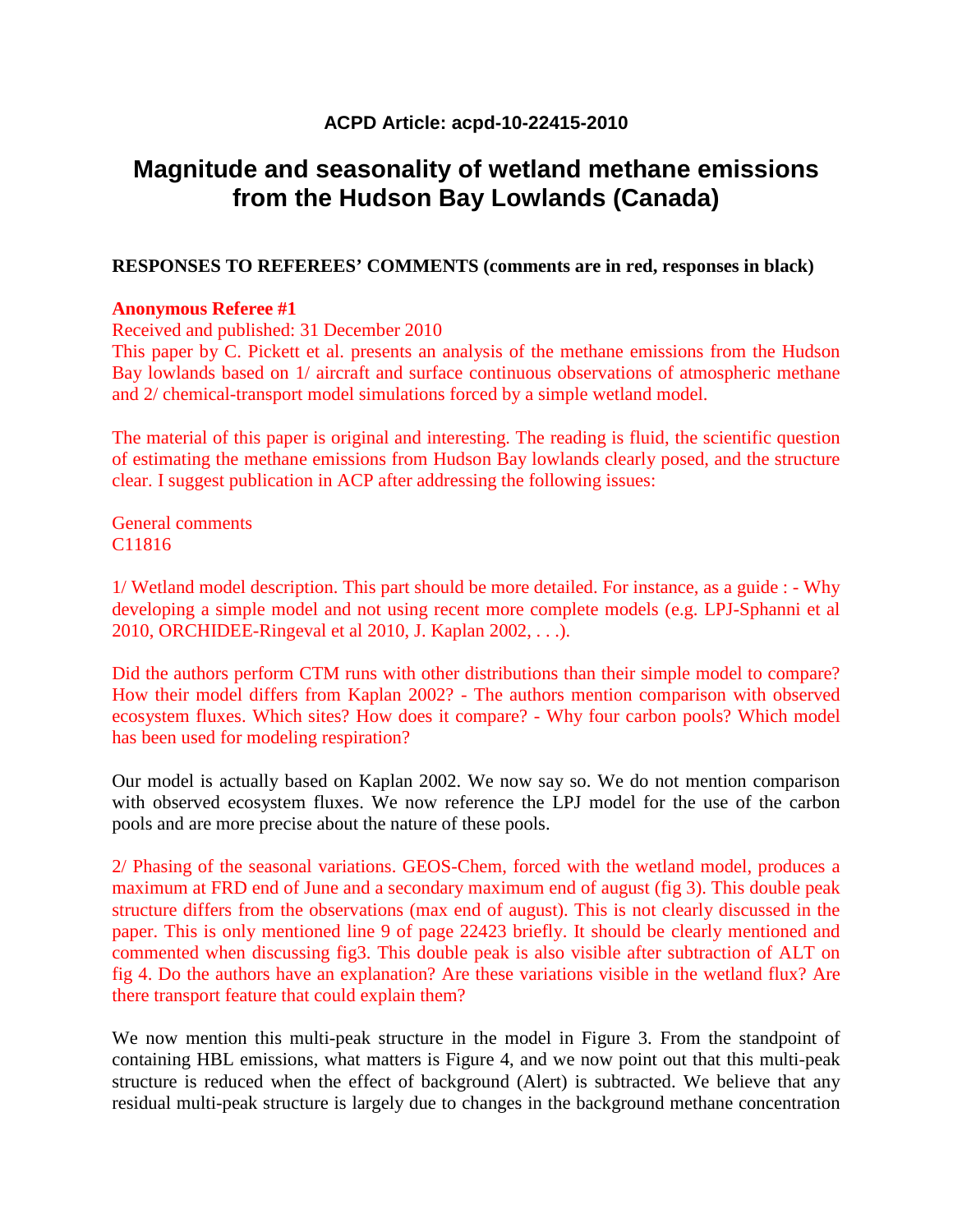at Fraserdale relative to Alert. The residual multi-peak structure is not a result of HBL flux variations within the model. The reviewer points out that there is still more fine temporal structure in the model than in the observations in Figure 4, and we now hypothesize that this could be due to greater inertia of soil temperatures relative to surface temperatures.

In general, the authors are too optimistic on the agreement model/observations (see also specific comments). Modeled FRD also diverges from modeled ALT from end of March (instead of end of mid may for observations). Any explanation?

We point out that this is due to model onset of HBL emissions in April. We then delay this model onset by using continued snow cover as an additional constraint. This improves the consistency in the model onset in emissions with the observed onset at Fraserdale.

Could the author add the curve from the model run with snow-free assumption on fig 3 as on fig 4 (maybe as a dotted line for clarity), as it should show that part of this difference is removed with this hypothesis?

That information is already in Figure 4. We think that Figure 3 is complicated enough as it is and that the information is more clearly presented in Figure 4.

When subtracting ALT from FRD the authors assume that model phasing lags go in the same direction at ALT and FRD. This is an important assumption because if it is not the case, taking the difference would not suppress model phasing error but may emphasize it! The black curve on fig 3 shows that this is partly true as modeled FRD and ALT are close in phase, although with a 1-2 month lag. Finally, the magnitude of the lags reported are often a bit optimistic compared to the plots. Please be more consistent with the plots (see specific comments)

We now point out that the similarity between the Alert and no-HBL Fraserdale model curves in Figure 3 support the assumption of using Alert as background for Fraserdale. We are also now more specific with the time lags in the plots.

3/ Magnitude of the emissions. The authors should be more precise in section 4. What are the values found in the two regions (ABLES and NOEW) in g/m2/a? What are the values found in their wetland models for the same regions (also in g/m2/a). Please provide the precise numbers.

We have provided more specific flux estimates for the two study regions of the NOWES field campaign and ABLE-3B airborne campaign. Specific flux estimates from field sites and aircraft measurements are provided. We also provide comparable model flux estimates for the two regions.

Specific comments P22420 – line 10: A temperature of T0=-227K seems a bit strange

Typo corrected.

P22421 – line 21: the threshold of 200ppb is arbitrary or based on data analysis?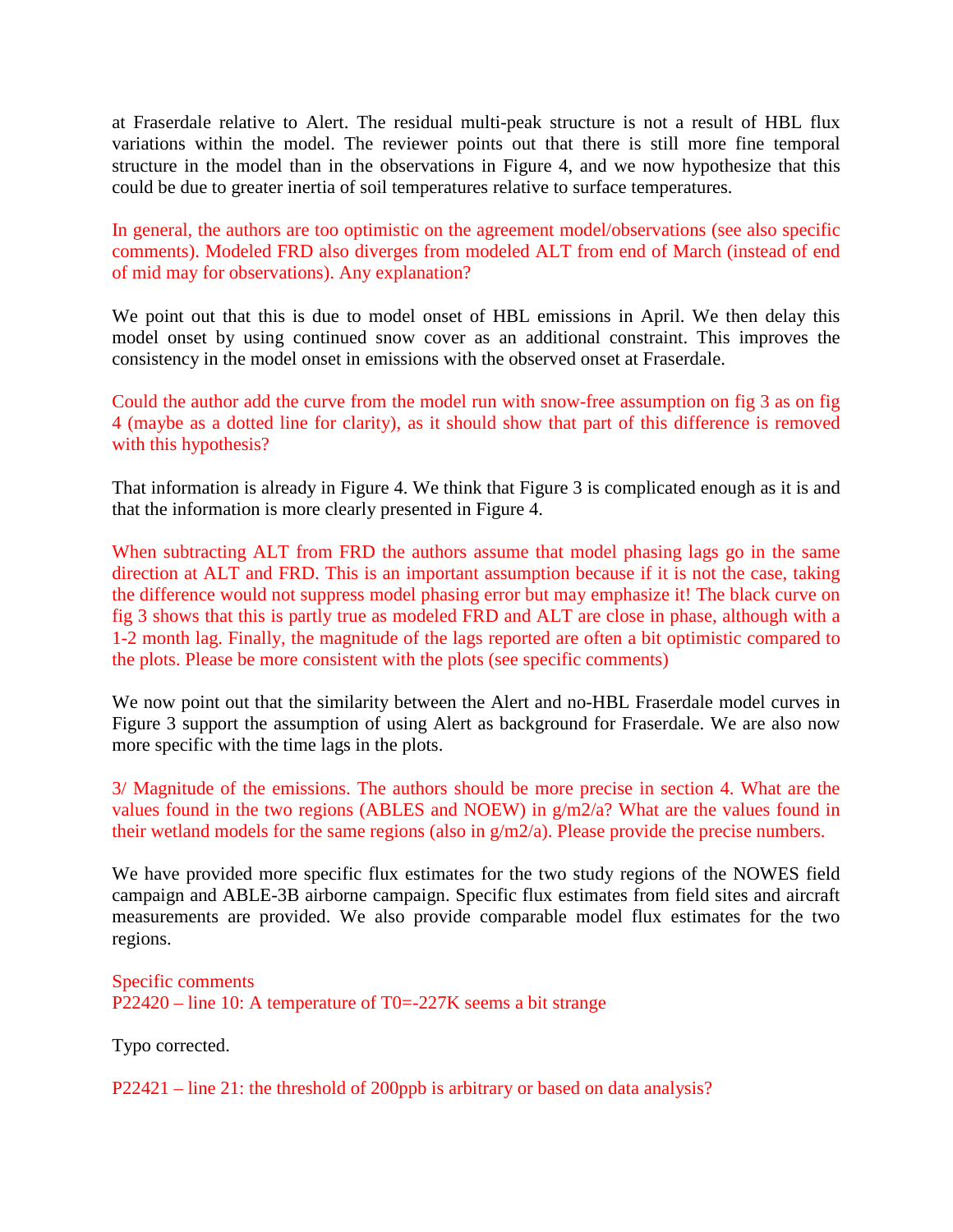Please precise.

Added.

P22422 – line 9-11: The procedure for plotting figure 3 should be clarified. As I understand, you built figure 3 as a climatology over 2004-2008 by selecting air masses blowing from ALT to FRD (North West winds)? What percentage of observations does it represent? Is it biased seasonally? More precisions are required here.

We have added additional text that more precisely describes our methodology in generating the climatologies depicted in figures 3 and 4.

P22422 – line 14: the lag seems to be closer to 1.5 years from fig 3. Corrected to 4-6 weeks.

P22422 – line 17: "the model shows the same . . . but shifted one month early". This sentence is a bit optimistic. Lag is more 1.5 months again and I would not say that the model shows the same variations as a double peak appear not present in the observations (see also general comments). Please rewrite this part to be closer to what the fig 3 shows.

Rewritten,

P22423 – line 7: "maximum in June-August". Again the authors do not mention the double-peak structure. They are a bit too optimistic on the agreement with observations. Please rephrase.

Done.

P22424 – line 3: put also the snow-free plot on figure 3

We would rather not – see response above.

P22425 – line 22-23: the maximum is more August than June-July in the obs. at FRD. Please be more precise.

Done.

### **Anonymous Referee #2**

Received and published: 2 January 2011

This paper uses a combination of model simulations and upwind and downwind methane observations to further constrain methane emissions from the Hudson Bay Lowlands (HBL). Overall the paper should be publishable following some revisions to address the comments given below.

Major Comment: Because the GEOS-Chem model does not simulate the observed July minimum at the generally upwind station at Alert, then the model-observation differences at the generally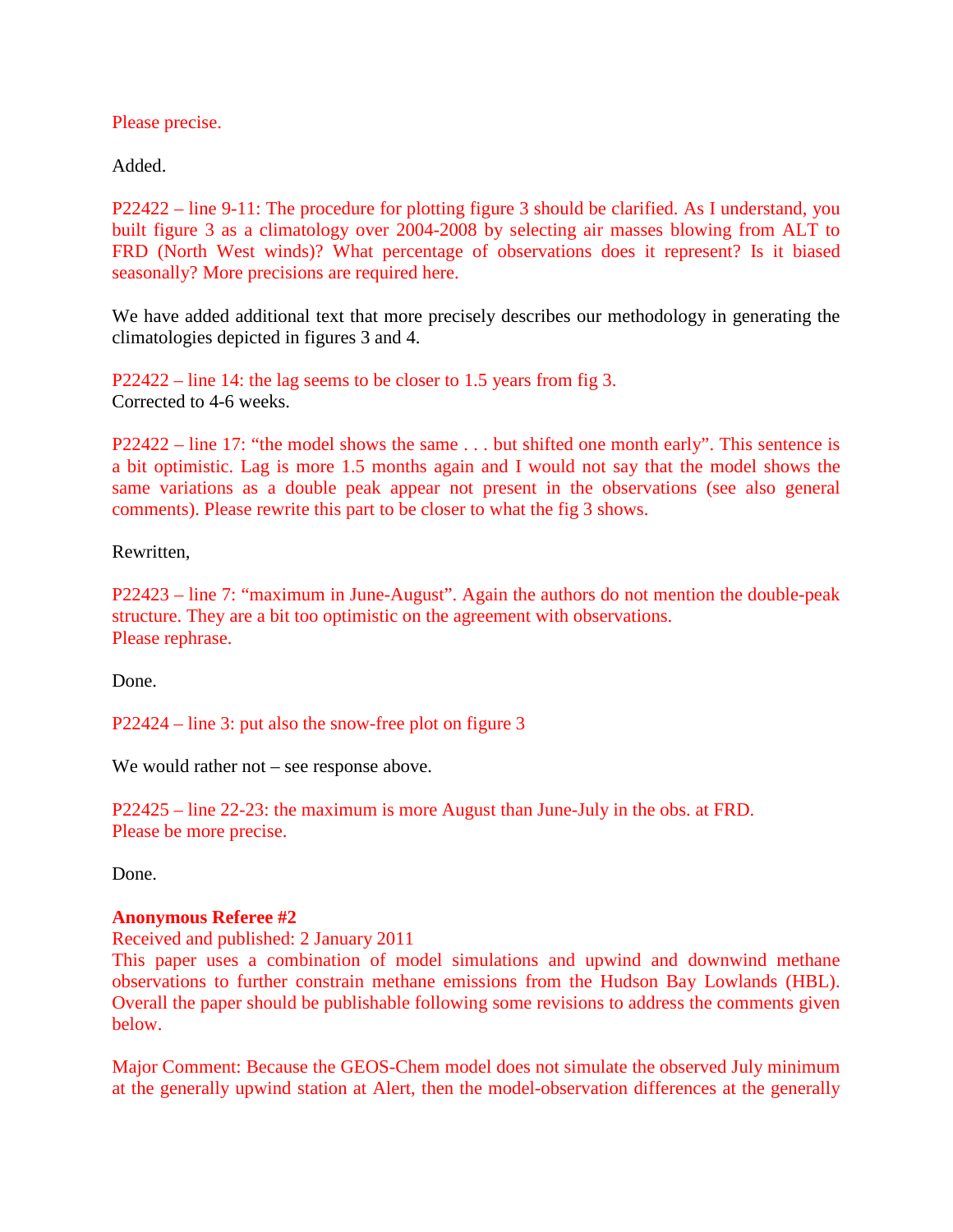downwind station at Fraserdale are presumably due to a combination of HBL emissions and the aforementioned upwind differences (Figure 3).

The authors therefore appeal to the Fraserdale-Alert difference (Figure 4) to assess the validity of their modeled HBL emissions. A case is apparently made for the GEOS-Chem snow-free results being a reasonable simulation of these differences. However there remain some significant model-observation differences in Figure 4 that require at least some further explanation; in particular the reasons for the 3 peaks in the model (June, Sept., Nov.) versus the single peak (July-Aug.) in the observations need to be better addressed.

The 3-peak structure in Figure 3 is reduced when corrected for the Alert background in Figure 4. We believe that any residual multi-peak structure is due to variations in the methane background concentration at Fraserdale vs. the background at Alert. The multi-peak structure is not associated with similar variations in the HBL model emissions. There is still more structure than in the observations and we now hypothesize that this reflects lower variability of soil temperatures.

Minor Comments: Pg. 22417-Line 15 and 22426-Line 3: What previous estimates are being referred to here? The authors estimate is larger than some previous assessments but seems comparable to others. Be explicit about these previous estimates.

Done.

Pg. 22420-Lines 6-25: For clarity, please define the terms in equation 1 in the order in which they occur (W, etc.). Also why not include A in the exponential? And why is To negative? Pg. 22424-Line 26: How is the 0.3 Tg/yr error in the emission estimate derived? It should be related to the model-observation differences (e.g. in Figure 4) and not just to model results.

From an operator standpoint it seems to us more logical to define the terms in the order that they are applied (from right to left). We did not include *A* in the exponential in order to facilitate traceability to Lloyd and Taylor (1994).

**E. Nisbet (Referee)**  e.nisbet@es.rhul.ac.uk Received and published: 5 January 2011

### **General**

This is an important contribution and should be published.

The paper quantifies the methane output of a major northern wetland, and addresses the vexed question of the timing of emissions – whether they are dominantly in the warmest time of year, and the relative roles of the shoulder seasons.

Hitherto, estimates of methane emissions from this wetland have been surprisingly low: this work suggests the emissions from the Hudson Bay lowlands are actually significantly larger, which is better in accord with wider Arctic studies and global models.